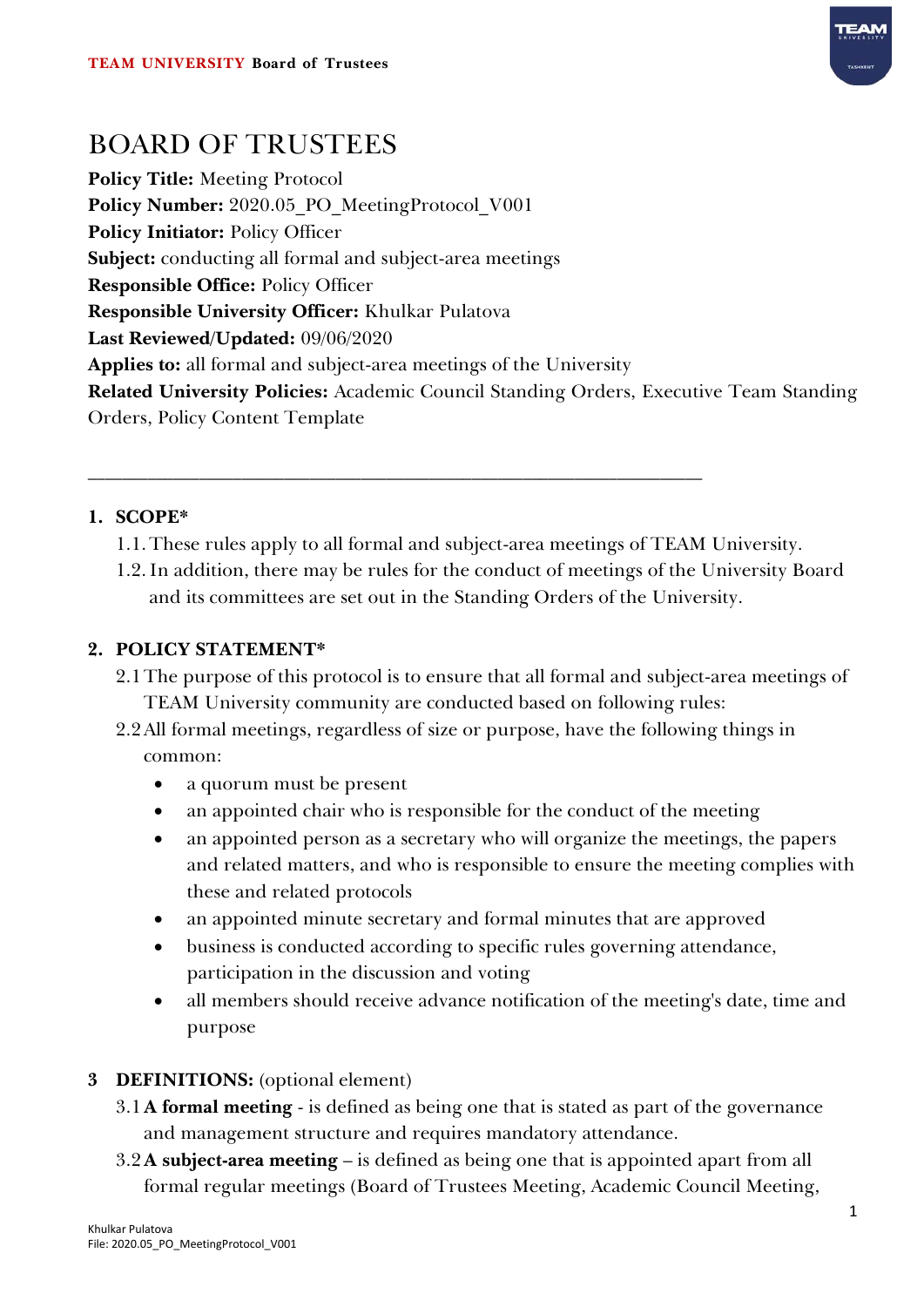

#### **TEAM UNIVERSITY Board of Trustees**

Executive Team Meeting) and may be proposed to appoint by a necessity to discuss and resolve items that are critical and important for University's operation**.**

3.3**Protocol** - a code prescribing strict adherence to correct etiquette and precedence.

#### **4 ROLES AND RESPONSIBILITIES\***

- 4.1**Chairperson (Chair)** the person holding the office, who is typically elected or appointed by members of the group, presides over meetings of the group, and conducts the group's business in an orderly fashion.
- 4.2**Secretary**  the secretary's role in any formal group is to be guardian of the process of meetings. The person who makes the arrangements for the meetings and keeps formal records of the group's process and decisions: the minutes of the meeting. This may include keeping records of correspondence.
- 4.3**Member**  the person who is invited to be a participant of the meeting.
- 4.4**Observer**  the person who observes the process of the meeting including speaking in a debate but may not vote.

#### **5 POLICY\***

#### **Pre-meeting Rules:**

- a) The secretary will be responsible for informing all meeting participants about the upcoming meeting with the exact time and place at least 5 days before the upcoming meeting.
- b) The Secretary will be responsible for providing the agenda and related papers to the members of the meeting at least 2 days before the upcoming meeting.
- c) Any member may propose an item for discussion by submitting notice of a matter in advance in writing to the Secretary at least 5 days prior to the proposed meeting date. Acceptance of the proposed agenda item will be at the discretion of the Chair. All matters to be discussed or decided at meetings will appear or arise from the agenda, with the exception of items raised by the Chair.
- d) No personal data or confidential information relating to persons should be presented or discussed at the meeting.
- e) Meeting must operate on the principle of transparency and all papers will be published internally and available for external scrutiny, unless the meeting decides that they contain institutional matters that should not be publicly.

5.1**Rules for appointing a Specific Subject-Area Meeting:**

- a) Along with the rules that are written below for any University Meeting, any member of TEAM University may propose to appoint a subject-area meeting by necessity.
- b) The date of the meeting should be announced to the meeting participants at least 7 days prior the actual date of the meeting.
- c) Member who proposes a meeting will act as a Chair of the meeting.
- d) Chair of the proposed meeting should prepare the Agenda of the meeting and provide it to all meeting participants along with related papers to discuss at least 2 days before the actual date of the meeting.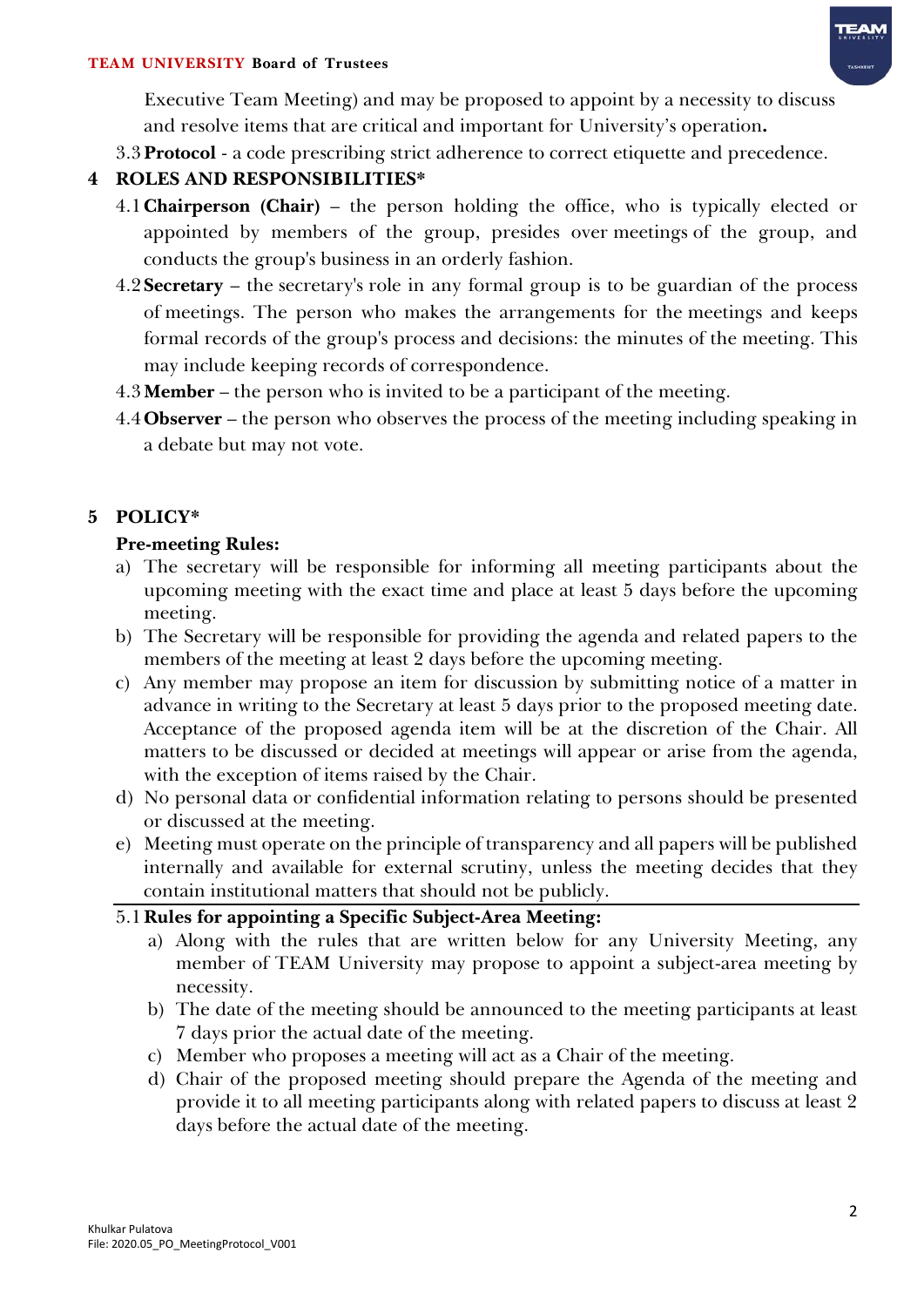# **TEAN**

#### **TEAM UNIVERSITY Board of Trustees**

- e) Minutes of the meeting should be taken by the person appointed by the Chair of the meeting in h/her team and disseminated to the participants for further feedback on the accuracy of the record.
- f) All meeting papers once approved will be placed on the appropriate internal electronic repository of the University.

#### 5.2**Rules for appointing any University Meeting:**

#### 5.2.1 **Quorum**

- 5.2.1.1 A quorum is the number of members needed at a meeting before it can be transacted. A quorum must be present for a meeting to take place, and throughout the meeting.
- 5.2.1.2 The quorum for any meeting will be 2/3rd of the members unless the standing orders of the meeting specify otherwise.
- 5.2.1.3 If the meeting is or becomes inquorate, it may proceed if the members agree and provided that minutes are produced and any decisions taken are ratified by a later, quorate meeting.

#### 5.2.2 **Attendance**

- 5.2.2.1 Members should make every endeavor to attend all appointed meetings. When they are unable to attend a meeting, their apologies should be submitted in advance to the Secretary together with any comments on the agenda so that these may be shared at the meeting.
- 5.2.2.2 Those engaged in a meeting must participate in person or, where practical and with the prior approval of the Chair, through electronic media for example video-conferencing. Any participation via use of electronic means will count towards a quorum. However, the minutes will record the nature of their attendance.
- 5.2.2.3 Members cannot be substituted by another unless as in 5b.

#### 5.2.3 **Chairperson (Chair)**

- 5.2.3.1 Each meeting should be chaired by one person. This person may be identified in the Terms of Reference or designated by virtue of their role in the University.
- 5.2.3.2 When the Chair is unable to be present, a Deputy Chair will be appointed for that meeting. If the absence is unexpected, the Chair may be elected by a majority of members of the meeting. If the Chair arrives during the course of the meeting, they will assume the Chair and the temporary Chair will step down.
- 5.2.3.3 With the prior agreement of the meeting, the Chair may take action on its behalf on any matter, which is judged to be either urgent or noncontentious. Such action shall be within the Terms of Reference, and shall be reported at the next meeting.

#### 5.2.4 **Members and observers**

- 5.2.4.1 Members will be entitled to attend meetings and to receive notice of a meeting.
- 5.2.4.2 Observers and guests at meetings will normally be allowed, subject to the agreement of the Chair of the meeting, to stay for all or part of the meeting.
- 5.2.4.3 Observers and guests may observe the process of the meeting including speaking in a debate but may not vote.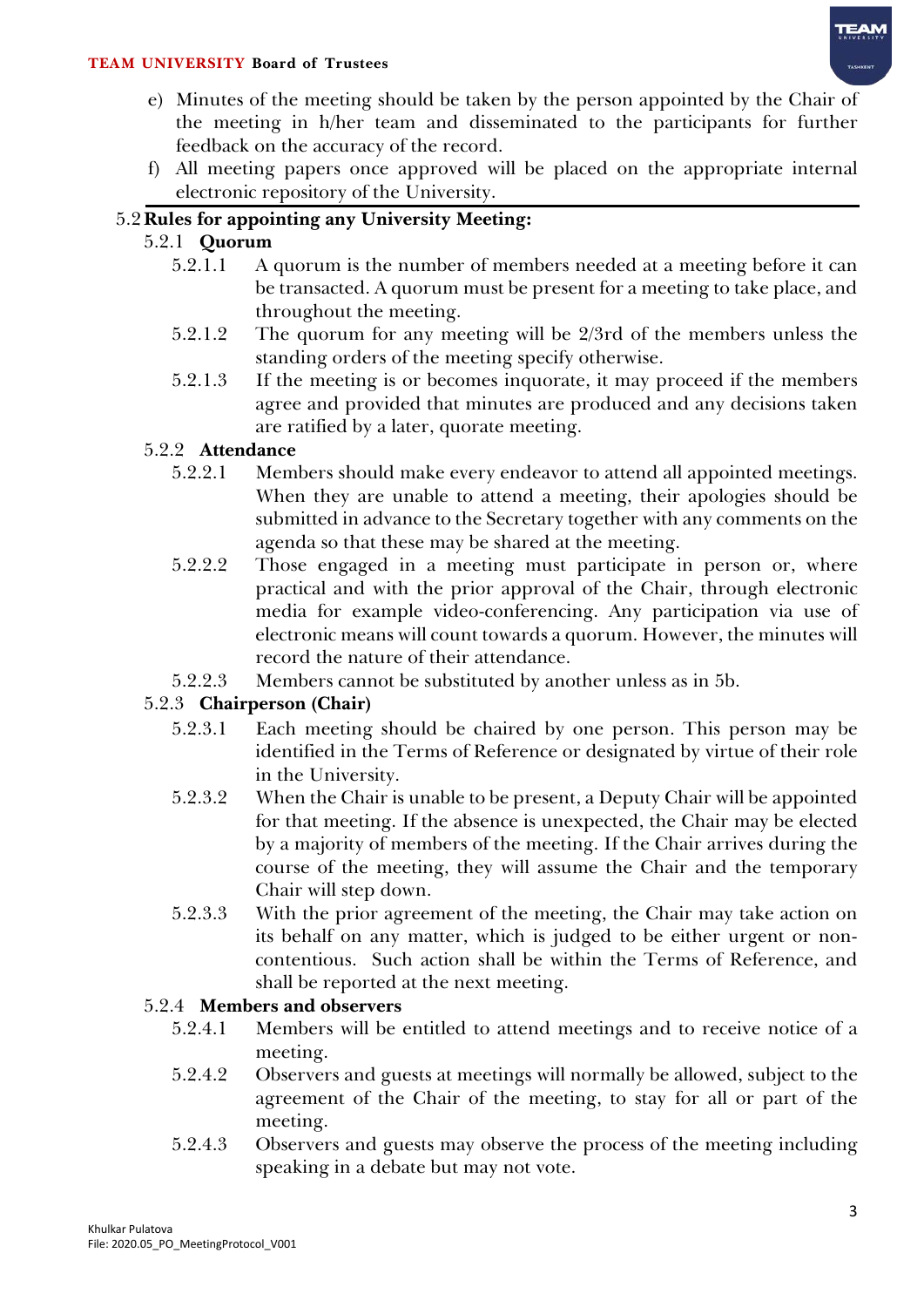5.2.4.4 Members cannot delegate their position to another unless as in 5b.

#### 5.2.5 **Business of Meetings**

- 5.2.5.1 The Chair and Secretary of each meeting shall be responsible for ensuring that its business is within its Terms of Reference. The Chair, with the assistance of the Secretary, will hold veto over business which does not fall within the Terms of Reference of the meeting.
- 5.2.5.2 At the end of each meeting the Chair, with the assistance of the Secretary, will be responsible for ensuring that the items of the Agenda are discussed, reviewed and agreed, and any amendments are considered.
- 5.2.5.3 Where applicable the Secretary will be responsible for ensuring that at the start or during each meeting session, a schedule of specific deadlines is established in order to meet the operating deadlines of the University.

#### 5.2.6 **Conflicts of Interest**

- 5.2.6.1 Members attending a meeting should declare at the start of a meeting whether or not they have any material interest in an item of business to be considered at the meeting. A person who declares such a conflict of interest should withdraw from the discussion, unless the members agree otherwise.
- 5.2.6.2 Members on being appointed should declare their interests and these should be kept by the Secretary.

#### 5.2.7 **Decision Making Process**

- 5.2.7.1 Decisions are likely to be made by consensus without being put to a formal vote. When a formal vote is required, this can be either through a show of hands or a written poll.
- 5.2.7.2 Where members of the meeting are not able to attend, they may delegate their duties and rights as a member to another named alternate, with the advance agreement of the Chair.
- 5.2.7.3 Decisions made will be clearly recorded in the minutes of the meeting.

# 5.2.8 **Length of Debate**

5.2.8.1 The discussion and debate of agenda items is directed by the Chair.

# 5.2.9 **Duration of Meeting**

- 5.2.9.1 The duration of any meeting should not exceed 1 hour in time.
- 5.2.9.2 Where a meeting is to exceed the time limit then the Chair should agree with the members present to extend the meeting.

# **Post-Meeting Rules**

# 5.3**Record of the Meeting**

- 5.3.1 The minutes will be drafted by the Secretary for the approval of the Chair and all members.
- 5.3.2 The members will be responsible to read the minutes carefully and give feedback on the accuracy of the record within 2 days.
- 5.3.3 The minutes of each meeting will be presented for approval at its next meeting. Agreed amendments or corrections will be recorded by the Secretary.

# 5.4**Location of Meeting papers**

5.4.1 The Secretary will be responsible for maintaining an archive of the agendas, minutes and papers of the meeting.